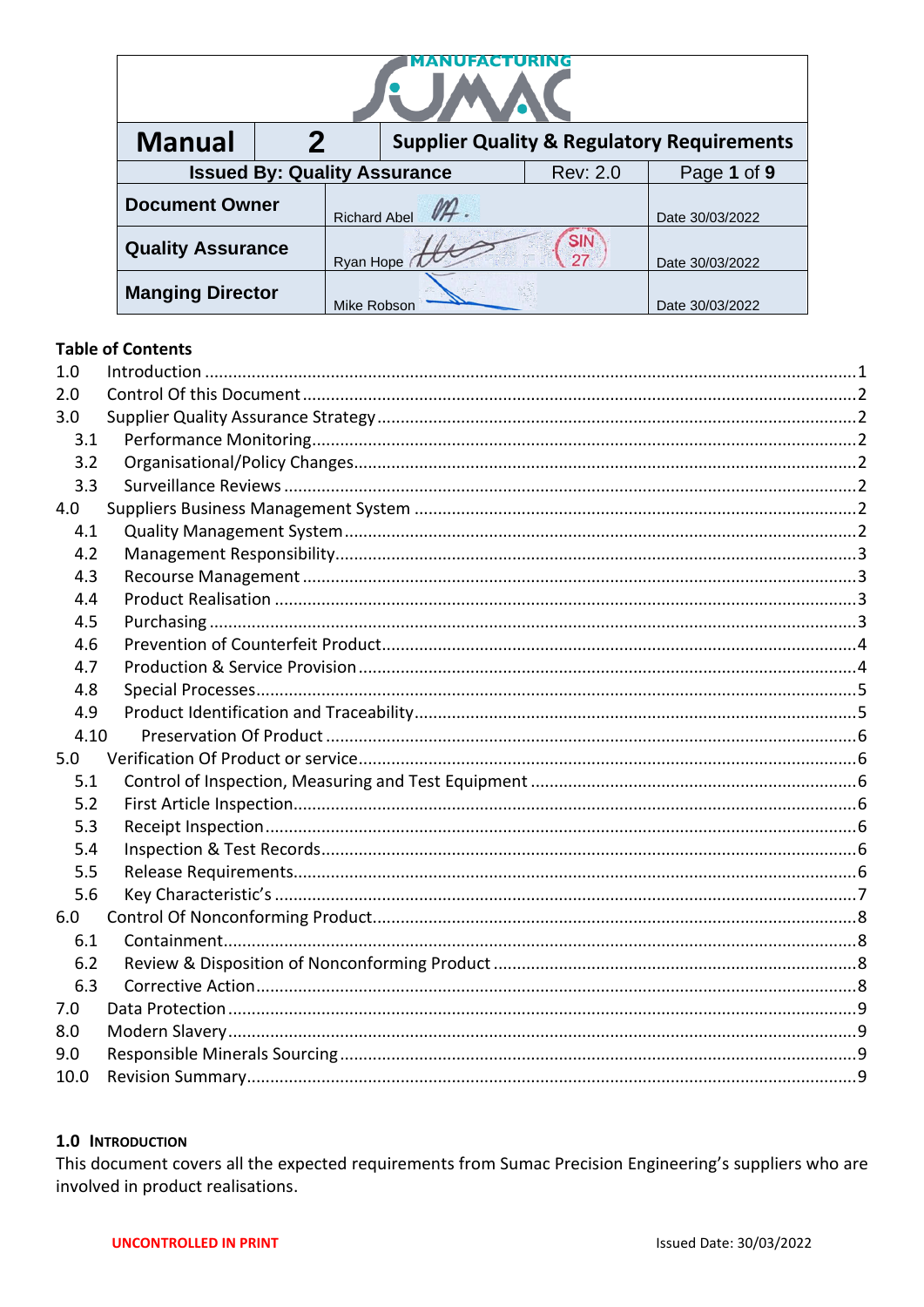| <b>Manual</b><br><b>Supplier Quality &amp; Regulatory Requirements</b> |  |  |  |  |
|------------------------------------------------------------------------|--|--|--|--|
| <b>Issued By: Quality Assurance</b><br>Page 2 of 9<br>Rev: 2.0         |  |  |  |  |

This document does not apply to suppliers such as those who provide office supplies, administrative consumables, furniture, packing materials etc.

Where Sumac's customers' requirements are also flowed down via the Purchase order any conflict between the documents the customers shall take preference.

Unless otherwise agreed in writing failure to comply with the requirements of this manual or our customers' requirements (were flowed down) may result in loss of business.

## <span id="page-1-0"></span>**2.0 CONTROL OF THIS DOCUMENT**

This document is provided and available to all Suppliers, it remains the property of Sumac Precision Engineering and can only be amended and issued by Sumac Precision Engineering.

Any questions regarding this document shall be addressed in the first instance through the individual QA/Purchasing contacts.

## <span id="page-1-1"></span>**3.0 SUPPLIERQUALITYASSURANCE STRATEGY**

## <span id="page-1-2"></span>**3.1 Performance Monitoring**

All suppliers are totally responsible for ensuring that 100% defect free product is delivered to Sumac. Product to be delivered from suppliers may be subject to Receipt or Source Inspection activity.

# <span id="page-1-3"></span>**3.2 Organisational/Policy Changes**

The supplier shall formally advise Sumac's, Quality Department of any organization or policy changes which directly or indirectly affect:

- The suppliers Quality Department or Senior Management
- The conditions of approval specified on the purchase order
- Any changes associated with approvals granted by National, International or Official Authorities.

### <span id="page-1-4"></span>**3.3 Surveillance Reviews**

It may be required for Sumac's Quality Assurance Representatives and/or customer representatives to make periodic surveillance visits to the supplier or for the supplier to participate in Reviews/Seminars as deemed necessary given reasonable notice. Where this is required all material, data, quality records and facilities pertaining to product for Sumac should be made available for examination on request.

### <span id="page-1-5"></span>**4.0 SUPPLIERS BUSINESS MANAGEMENT SYSTEM**

### <span id="page-1-6"></span>**4.1 Quality Management System**

The system shall satisfy one or more of the ISO 9000 series of documents or equivalent, or be acceptable to the Organisations Quality Assurance for the scope of work undertaken by the supplier.

Where applicable, the supplier shall conform to the requirements of the Health and Safety at work act, or in the case of overseas suppliers, the appropriate legislation for that country shall apply.

System documentation shall include requirements imposed by applicable regulatory bodies, where applicable.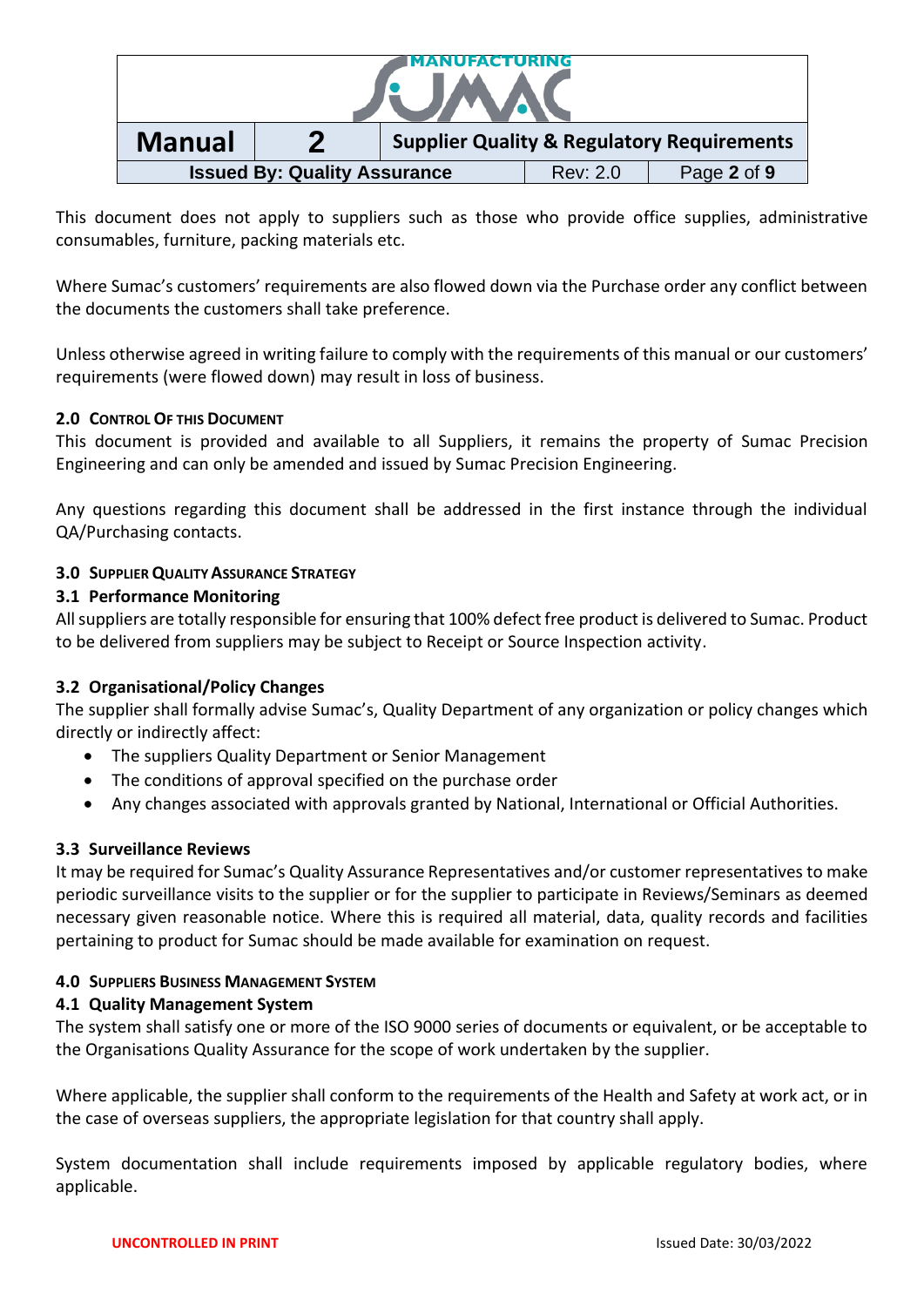| UUFACTURING                                                            |  |  |  |  |
|------------------------------------------------------------------------|--|--|--|--|
| <b>Manual</b><br><b>Supplier Quality &amp; Regulatory Requirements</b> |  |  |  |  |
| <b>Issued By: Quality Assurance</b><br>Page 3 of 9<br>Rev: 2.0         |  |  |  |  |

The supplier shall establish a process for configuration management appropriate to the product.

All National/International/Proprietary Standards and other pertinent documents that form part of the contract or purchase order shall be obtained and maintained to the latest edition by the supplier.

The supplier shall be responsible for ensuring that all documents relative to the contract/purchase order are obtained.

All records shall be held for a minimum of thirteen years or the time expressed on the contract. After this period The Organisation shall be contacted for disposition of records if required

*Correction fluid shall not be used to incorporate any changes on quality records.*

### <span id="page-2-0"></span>**4.2 Management Responsibility**

The supplier's management representative shall have the authority and organizational freedom to resolve all matters pertaining to quality.

#### <span id="page-2-1"></span>**4.3 Recourse Management**

The work environment must be considered to ensure that product conformity is not affected, i.e., temperature, lighting, cleanliness, electrostatic discharge, etc.

### <span id="page-2-2"></span>**4.4 Product Realisation**

Where applicable, the supplier shall ensure that all risks associated with new technology or processes and/or short delivery timescales have been evaluated.

#### <span id="page-2-3"></span>**4.5 Purchasing**

The supplier shall be responsible for the quality of all products/services purchased from subcontractors, including Sumac's designated sources. In addition, the particular requirements of this document and any others listed on the purchase order shall be flowed down to subcontractors where the contract/purchase order demands.

The supplier shall maintain a list of approved subcontractors, which includes the scope of approval.

Sumac Precision Engineering does not permit sub-tier subcontracting of Special Processes Unless permission is given via our purchase order instructions.

Subcontractor performance is to be reviewed and recorded; these reviews shall have means of monitoring subcontractor performance and be used as a basis for establishing the level of controls to be implemented

The supplier shall have a process that defines the necessary procedures to follow in the event a subcontractor does not meet the necessary requirements

The Supplier's purchasing documents shall include the following where applicable:

• Test, examination, inspection and the Organisation requirements and any related instructions and requirements.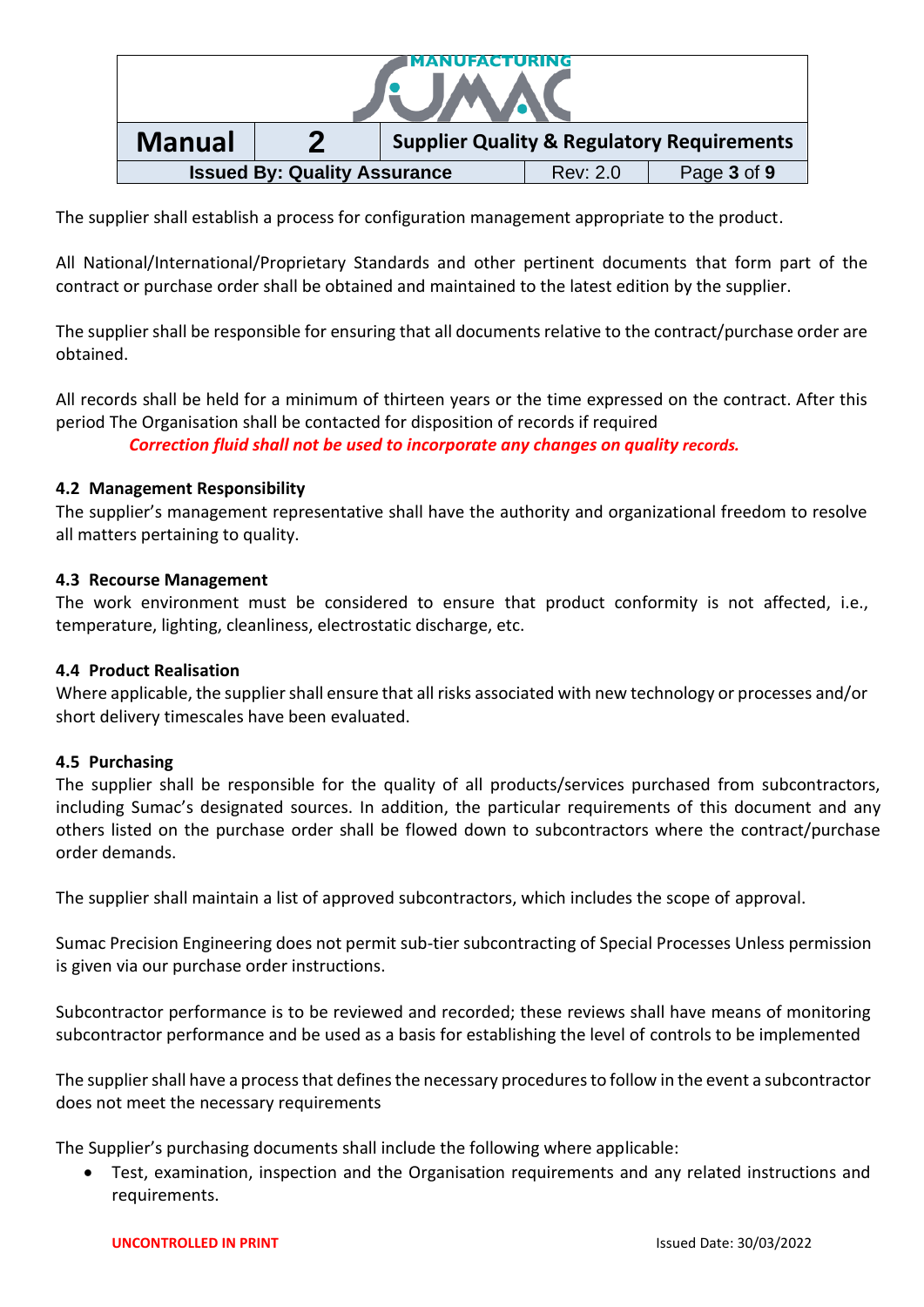| NUFACTURING                                                            |  |  |  |  |
|------------------------------------------------------------------------|--|--|--|--|
| <b>Manual</b><br><b>Supplier Quality &amp; Regulatory Requirements</b> |  |  |  |  |
| <b>Issued By: Quality Assurance</b><br>Page 4 of 9<br>Rev: 2.0         |  |  |  |  |

- Test specimen requirements necessary for design approval, production approval, product verification, and investigation or auditing.
- Requirement to flow down to subcontractors, the applicable requirements in purchasing documents, including key characteristics where required.

The supplier shall implement procedures to verify purchased products, these may include:

- Obtaining objective evidence of product quality from the subcontractor (e.g., certificate of conformity, statistical process control, etc.).
- Inspection and audit at source.
- Review of the required documentation.

# <span id="page-3-0"></span>**4.6 Prevention of Counterfeit Product**

The supplier shall take action to plan, implement, and control the prevention of counterfeit or suspect counterfeit part use by:

- Training of appropriate persons in the awareness and prevention of counterfeit parts;
- Applying controls for acquiring externally provided product from original or authorised manufacturers, authorised distributors, or other approved sources via an approved suppliers listing
- Controlling requirements for assuring traceability of parts and components to their original or authorised manufacturers;
- Appropriate flow down of requirements via PO or contract to sub-contractors
- Monitoring of counterfeit parts reporting from external sources

Suspect counterfeit materials should not be returned to vendors but held in quarantine for examination by the relevant authorities.

# <span id="page-3-1"></span>**4.7 Production & Service Provision**

The supplier shall be accountable for all products during manufacture and be able to demonstrate control of parts quantities, split orders and nonconformities.

Quality records shall be able to demonstrate that all manufacturing and inspection operations have been completed as planned, or as otherwise documented and authorised.

Where utilities can affect product quality, measures shall be taken to ensure controlled conditions are not compromised.

The supplier shall take the necessary steps to ensure the prevention, detection and removal of foreign objects.

The supplier shall ensure that persons are aware of their contribution to product or service conformity, their contribution to product safety and the importance of ethical behaviour.

Production operations shall be carried out in accordance with approved data, including as necessary, drawings, route cards, manufacturing plans, inspection criteria, specific or non-specific tools and numerical control programmes.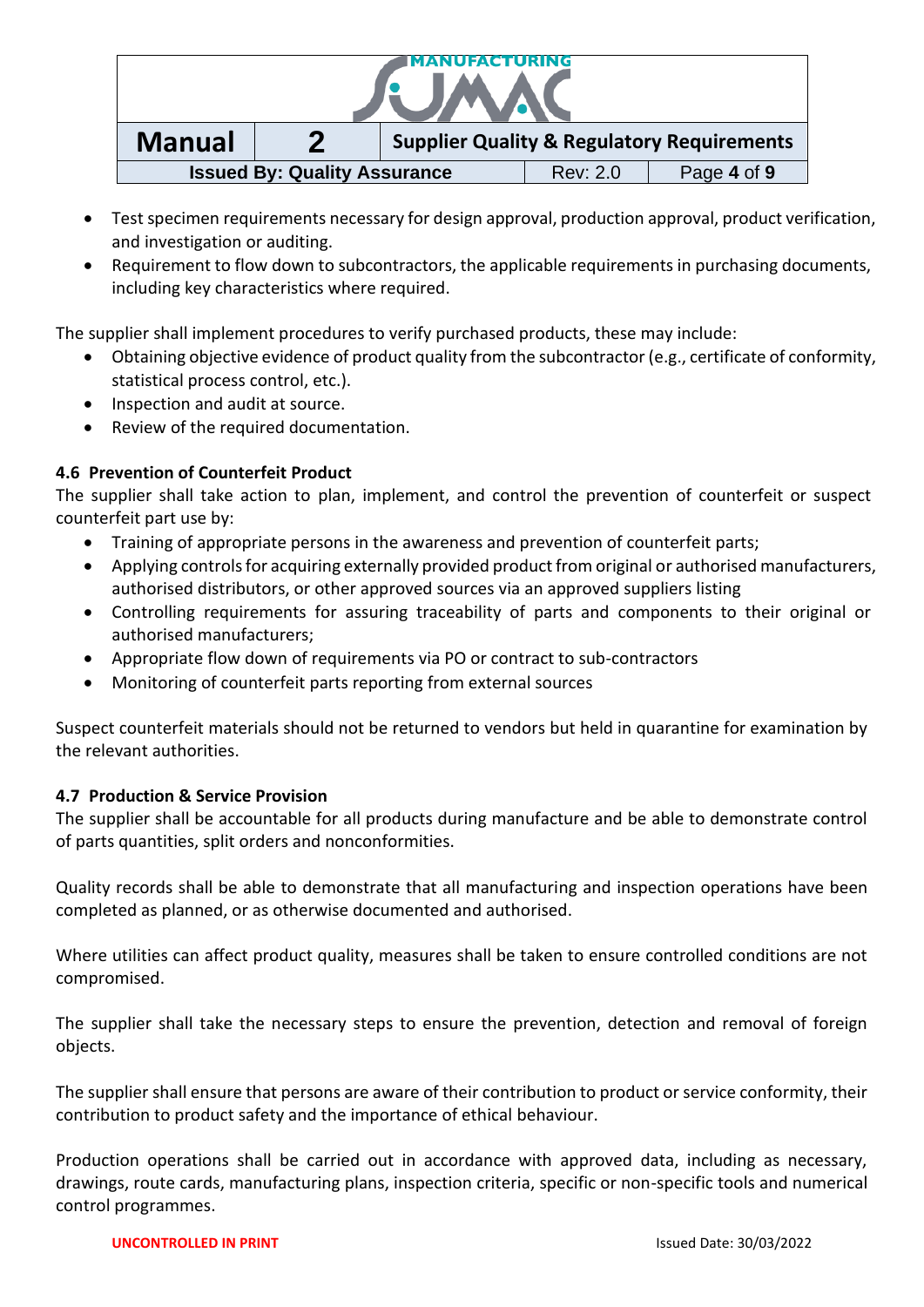| NUFACTURING                                                            |  |  |  |  |
|------------------------------------------------------------------------|--|--|--|--|
| <b>Manual</b><br><b>Supplier Quality &amp; Regulatory Requirements</b> |  |  |  |  |
| <b>Issued By: Quality Assurance</b><br>Page 5 of 9<br>Rev: 2.0         |  |  |  |  |

The design, manufacture, validation, maintenance and the controlled use of specific tooling shall be identified and documented.

Changes to production processes shall only be carried out by identified authorised personnel, all changes that require customer acceptance shall be identified and permission obtained prior to making any change. Changes affecting processes, tooling and programmes shall be documented in accordance with system procedures, the resulting changes shall be verified as achieved without affecting product quality.

Production equipment including NC programmes shall be validated before use and inspected periodically to ensure repeatability; validation shall include verification of the first article produced.

Work that is programmed for manufacture that is produced outside the supplier's premises, the supplier shall define the procedure to validate the location and to control the process and product.

The additions below, where specified in the contract or purchase order, shall also apply:

- The design of tooling shall be such that variable measurements of the product can be taken particularly for identified key characteristics.
- The identification of in-process verification points for process or product conformance that cannot be verified at a later stage of manufacture.
- The establishment of process controls and the creation of control plans where key characteristics have been identified.

# <span id="page-4-0"></span>**4.8 Special Processes**

All special processes that are to be implemented according to the manufacturing process shall be qualified before use.

All aspects of special processes shall be controlled in accordance with defined specifications, including any changes to special processes.

The significant operations and parameters in the process shall be identified and controlled during production.

# <span id="page-4-1"></span>**4.9 Product Identification and Traceability**

According to the level of traceability required by the contract, the supplier's system shall provide for the following:

- The identification of a product's actual configuration shall be maintained against the required and agreed configuration
- All items manufactured from the same batch of raw material or from the same manufacturing batch are to be traced, including the delivery and/or scrap details of all products from the same batch;
- Acceptance media, such as electronic signatures and passwords, shall have controls established.
- Identification to be maintained for the life of the product.
- A manufacturing record of a given product to be retrieved.
- Delivery paperwork shall be present at delivery and protected against loss or deterioration.
- For an assembly, the identity of its components and those of the next higher assembly are to be traced: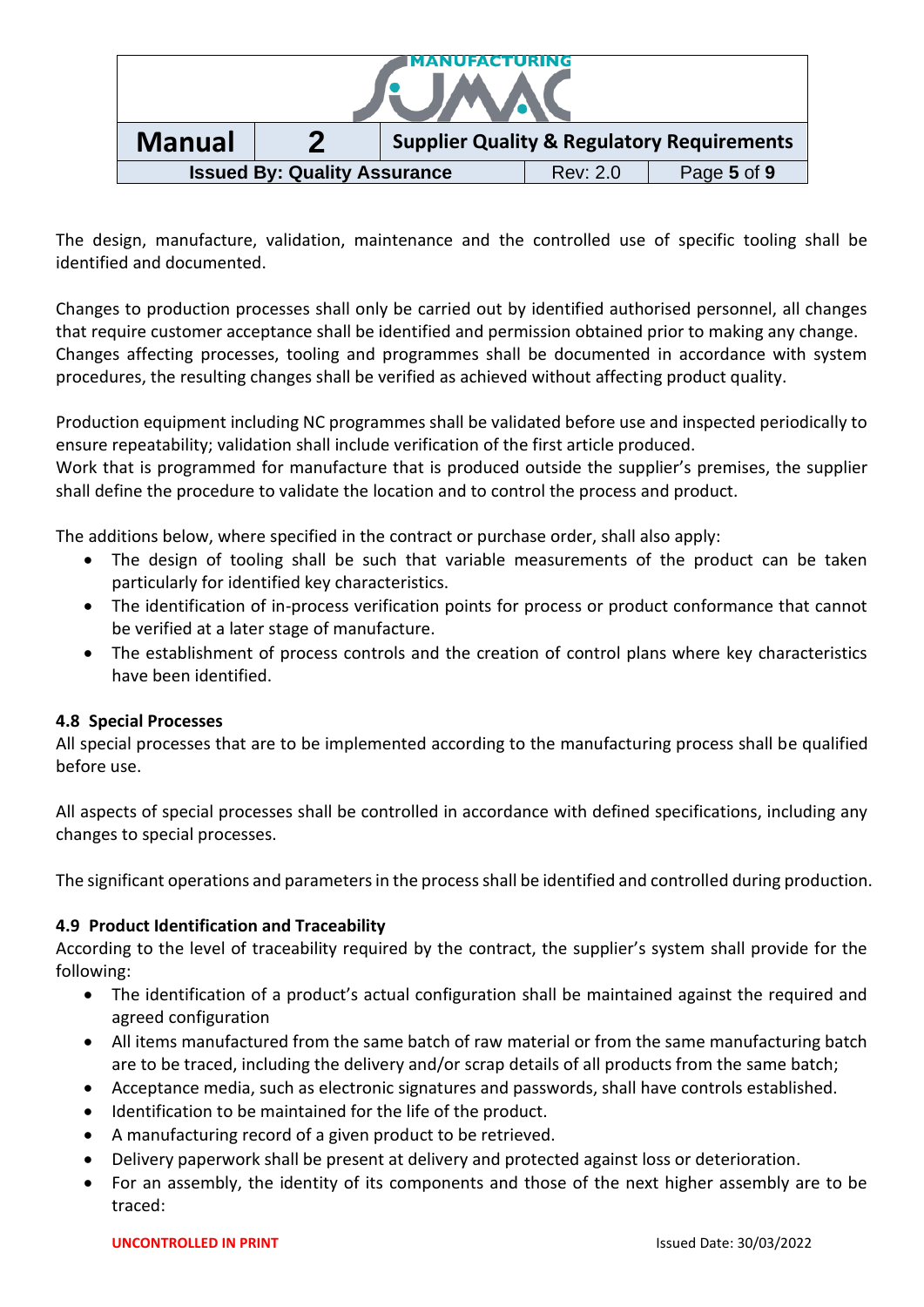| ANUFACTURING                                                          |                                                       |  |  |  |
|-----------------------------------------------------------------------|-------------------------------------------------------|--|--|--|
| <b>Manual</b>                                                         | <b>Supplier Quality &amp; Regulatory Requirements</b> |  |  |  |
| <b>Issued By: Quality Assurance</b><br>Page 6 of 9<br><b>Rev: 2.0</b> |                                                       |  |  |  |

- To the raw material, with records being maintained (as required).
- On electronic components, via the manufacturer's batch/lot/date code.

## <span id="page-5-0"></span>**4.10 Preservation Of Product**

Procedures shall define the following:

- Cleaning
- Prevention and detection of foreign objects (FOD)
- Specific handling of sensitive products
- Marking and labelling including safety warnings
- Shelf-life controls and stock rotation
- Special handling of hazardous materials

## <span id="page-5-1"></span>**5.0 VERIFICATION OF PRODUCT OR SERVICE**

### <span id="page-5-2"></span>**5.1 Control of Inspection, Measuring and Test Equipment**

The quality system shall include all items used for product verification and acceptance to be calibrated, including personally owned equipment.

Responsibilities shall be defined as to control of equipment, including tools supplied by the Organisation, a list of which must be maintained.

Where equipment is found to be out of calibration, any potential non-conformance shall be dispositioned.

Procedures shall define the method of recall for measuring devices that require calibration

### <span id="page-5-3"></span>**5.2 First Article Inspection**

First Article Inspection where requested, shall be carried out in accordance with the latest issue of AS9102

The First Article Component shall be identified upon delivery

### <span id="page-5-4"></span>**5.3 Receipt Inspection**

When certificates of conformity/test reports are used to verify incoming material, all data shall be verified as conforming to the requirements of the purchase order and applicable specifications, the documents shall be validated periodically.

### <span id="page-5-5"></span>**5.4 Inspection & Test Records**

Records shall show the actual test results when required by the specification or inspection test plan.

Where required to demonstrate product qualification, quality records shall provide evidence that the product meets the defined requirements.

### <span id="page-5-6"></span>**5.5 Release Requirements**

All products supplied to purchase order requirements shall be new and unused, products from a manufacturer shall not be more than three years old, and from a stockist, not more than seven years old unless otherwise agreed and documented.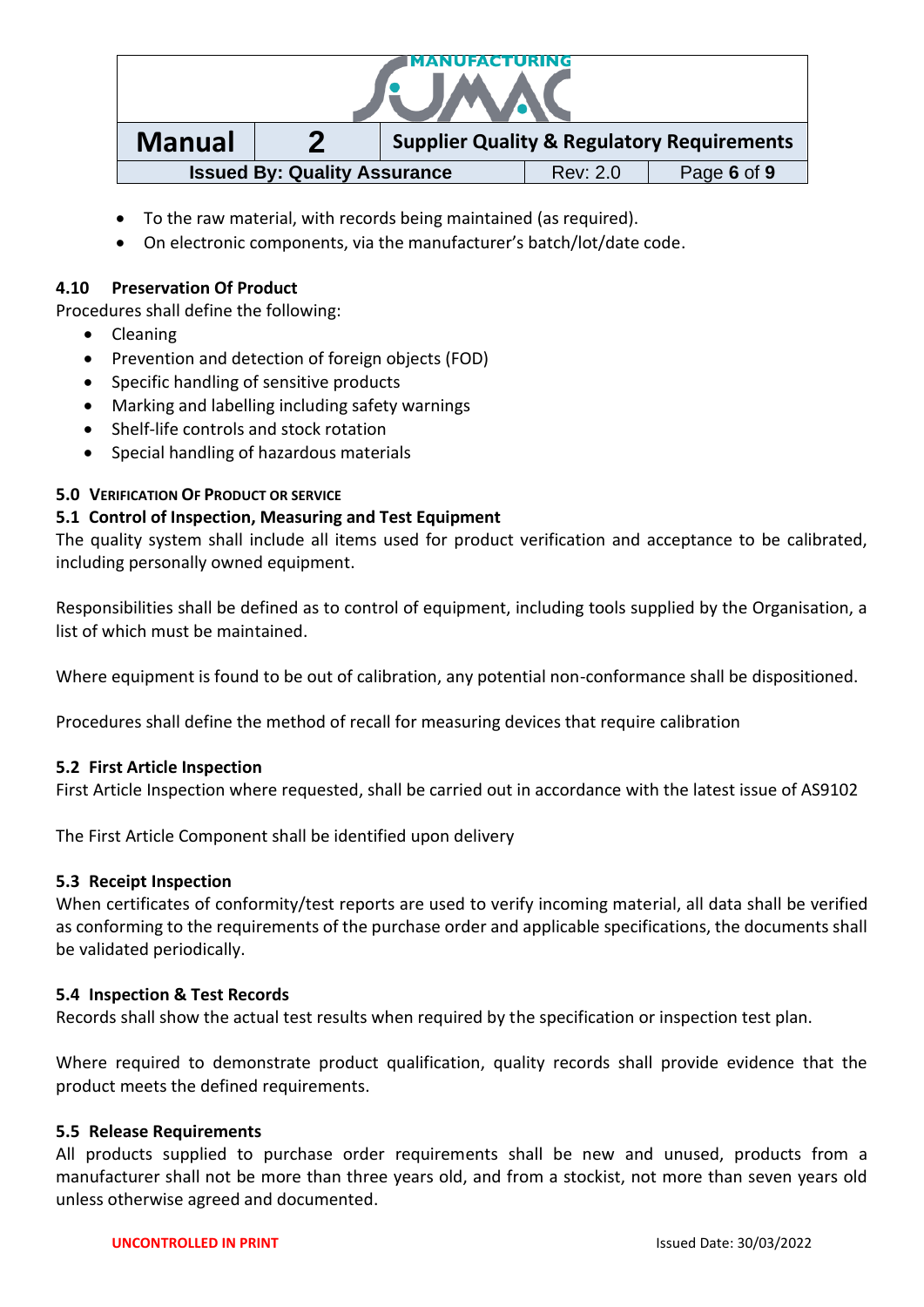| ANUFACTURING                                                           |  |  |                 |             |
|------------------------------------------------------------------------|--|--|-----------------|-------------|
| <b>Manual</b><br><b>Supplier Quality &amp; Regulatory Requirements</b> |  |  |                 |             |
| <b>Issued By: Quality Assurance</b>                                    |  |  | <b>Rev: 2.0</b> | Page 7 of 9 |

All products are to be released from the supplier receiving the purchase order, unless otherwise agreed in advance.

On delivery of the product, all applicable documentation shall be enclosed.

All products shall conform to the requirements of the purchase order with regard to quantity, identity and specification; any equivalents shall be agreed and documented in advance.

Delivery paperwork shall reflect both the equivalent and the required product as per the purchase order and certified by the supplier.

When required by the purchase order, all delivered products are to be accompanied by a uniquely identified Certificate of Conformity/Release Certificate which includes the following minimum information:

- The Purchase Order number
- A description of the product together with the relevant part numbers (as defined on the Purchase Order) and with quantities delivered.
- Any serial numbers must be quoted, including lower-level serial numbers for assemblies.
- A certificate statement that the items have been inspected/tested and conform in all respects with the Purchase Order requirements.
- The use of electronic signatures for release notes is acceptable, providing that only the authorized signatory has access to the release system, systems that allow general access is not acceptable.

The Certificate of Conformity shall also include the following where applicable:

- The rejection note number.
- Specification and/or material specification and batch/lot number.
- Production permit/concession numbers.
- Any safety hazard identification for material handlers.
- The drawing issue number.
- Cure date/life expiry date for non-metallic products with a finite life.
- Spring rates/load results when required.
- Test reports.

For stockists, the original manufacturers release certificate serial number shall be endorsed on the stockists Certificate of Conformity that accompanies the products.

For metallic raw material, a copy of the original mill certificate shall accompany the product.

The supply of any service or product relating to Pyrometry must be done so in compliance with AMS2750

### <span id="page-6-0"></span>**5.6 Key Characteristic's**

Where key characteristics have been identified they shall be monitored, controlled and recorded with a copy of the report submitted with the delivery.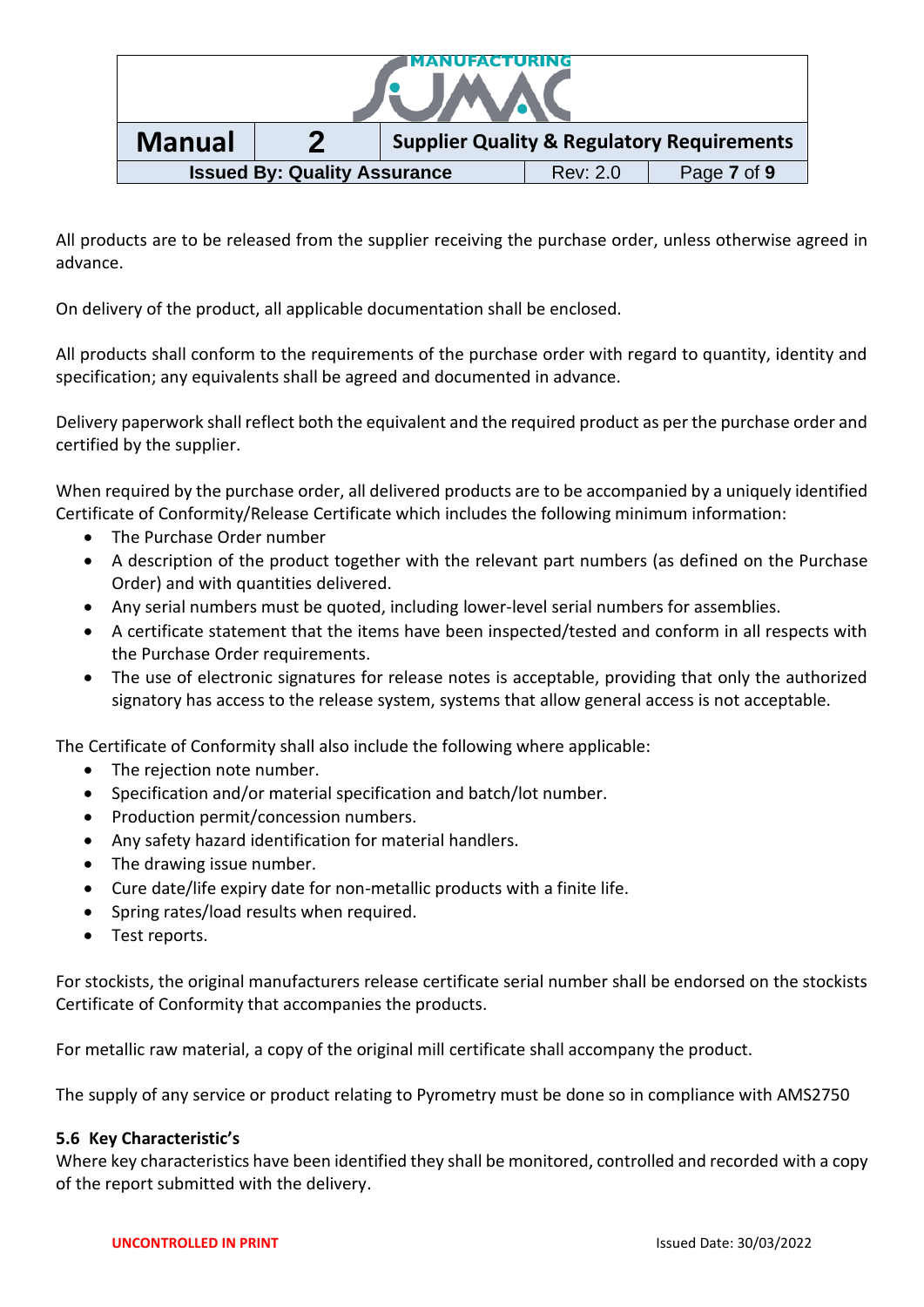

### <span id="page-7-0"></span>**6.0 CONTROL OF NONCONFORMING PRODUCT**

### <span id="page-7-1"></span>**6.1 Containment**

When notified of a non-conformance or a non-conformance is found containment action should be carried out immediately and reported back within 48 hours.

Identify, locate and check all suspect product related to the nonconformities as follows

- Work In Progress.
- Stores Stock.
- Despatch / Shipping area
- In Transit
- At sub-tier suppliers.
- Similar Parts / processes
- Previously supplied affected delivery

### <span id="page-7-2"></span>**6.2 Review & Disposition of Nonconforming Product**

Internal procedures shall define the approval process for personnel making material review decisions.

Repaired or products defined as "use as is" shall not be dispatched to the Organisation and will not be accepted, this also includes regarded material.

Scrap material and products shall be permanently marked or controlled until physically rendered unusable.

Where product nonconformity affects product already delivered, the Organisation is to be informed immediately with the necessary product identification and quantities affected together with delivery dates. The supplier is required to retain all relevant documented information that describes the non-conformity, actions taken, any concession applications and authorities in respect to these actions.

### <span id="page-7-3"></span>**6.3 Corrective Action**

A corrective action plan shall be supplied in the event of non-conforming product.

Where non-conformance is identified post-delivery to the organisation, notification of non-conforming product will normally be sent by the organisation to the supplier via e-mail and the supplier shall complete the form and return with full root cause analysis in accordance with the requested response time that is stipulated on the NCR.

If the analysis defines the root cause of non-conformance to be the responsibility of a subcontractor, corrective action must be flowed down to the subcontractor. Response to the NCR from the subcontractor must be in a timely manner to support the requested response time that is stipulated on the original NCR.

If timely actions as stated above are not achieved, the NCR details shall be entered onto the Organisations Risk Register for escalation to Senior Management and for consideration of suspension of further supplies.

Where corrective actions are not achieved, specific and timely actions shall be further defined.